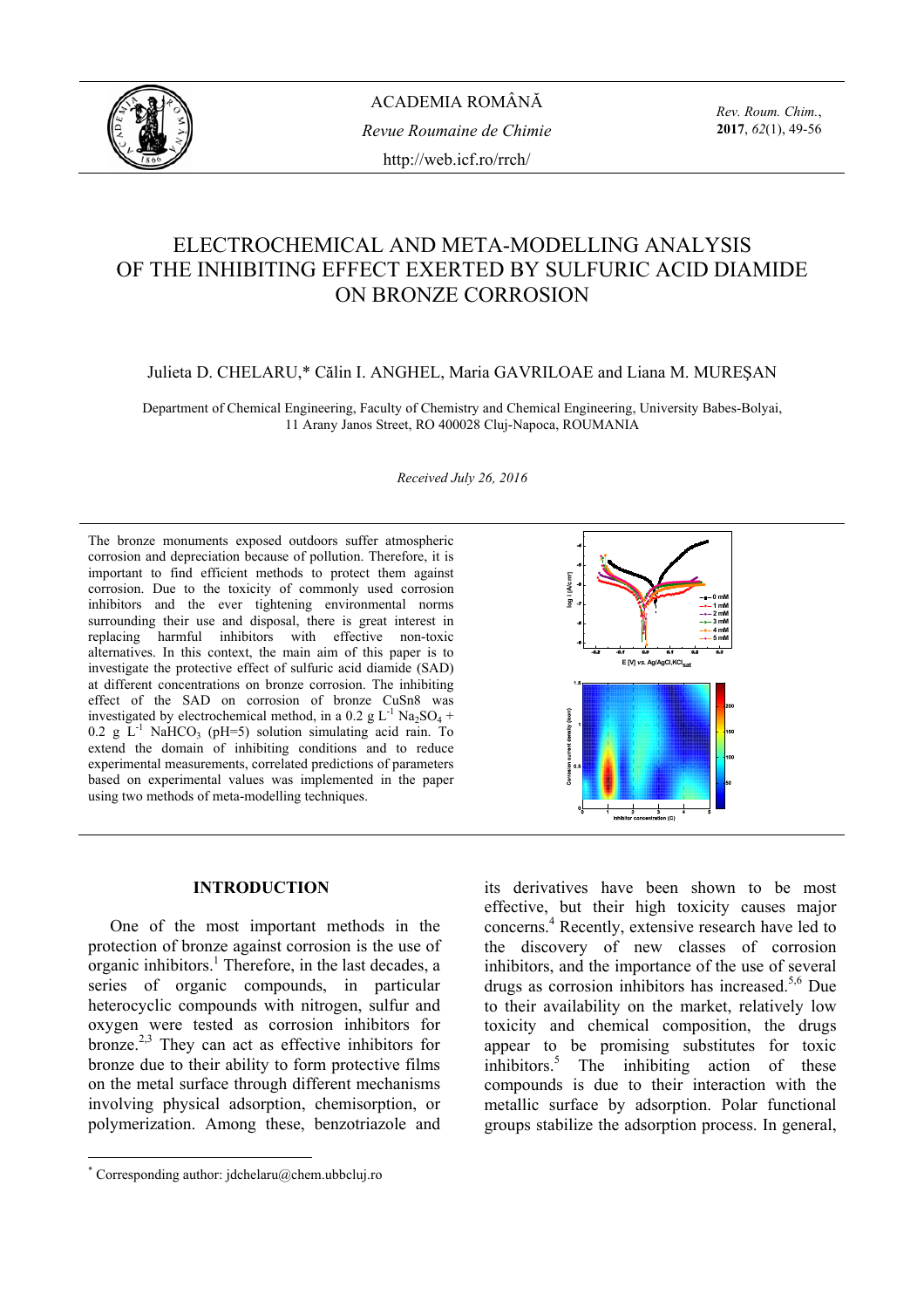the adsorption of the inhibitor on the metal surface depends on its nature, manner of adsorption, chemical structure and on the type of electrolyte solution.<sup>7</sup>

In this context this paper presents a study regarding the bronze corrosion in the presence of a drug from sulfonamides class, namely sulfuric acid diamide (*SAD*, also known as sulfamide). Sulfonamides represent an important class of active medicinal compounds, which are used on a large scale as antibacterial agents. Aiming to investigate the inhibiting properties of *SAD* in the corrosion process of bronze, electrochemical experiments were carried out in a 0.2 g  $L^{-1}$  Na<sub>2</sub>SO<sub>4</sub>  $+ 0.2$  g L<sup>-1</sup> NaHCO<sub>3</sub> (*pH* = 5) solution simulating acid rain in its presence.

On the other hand, to reduce the number of laboratory experiments, the time and costs of researches, the paper implements into a comparatively manner two methods of metamodelling based on artificial intelligence techniques. A meta-modelling procedure involves at least the following steps: (a) choosing an experimental design for generating experimental data, (b) choosing a model to represent the data, and then (c) fitting the model to the observed data. Meta-models rely on input-output mapping to describe the unknown relation between values of input and output or response variables of the process. A meta-model replaces a true functional relationship  $q : \mathbb{R}^n \mapsto \mathbb{R}$  and know values  $y_i = g(x_i)$  at selected input variables usually called sampling points  $(X = \{x1, \ldots, xm\}, X \in \mathcal{R}^n)$ , by an empirical mathematical expression  $\hat{g}(x)$  that is much easier to evaluate. Thus surrogates of the objectives and constraint functions can replace the original functional relationship  $g(x) = g(x) + \varepsilon(x)$ . Based on input-output pairs of values and simulation runs, parameters of the model are fit to approximate the original data in a best possible way. The present work implements two empirical meta-modelling procedures,

basically two-class classifiers: (1) a well known support vector machine approach and (2) a minimax decision procedure based on minimax probability machine regression approach. Both procedures are inductive learning procedure, learning from a given set of training/examples, verifying on test/ examples to induces rules/predictions from these. These procedures are used to predict trends of electrochemical parameters regarding bronze corrosion process using a reasonable-small numbers of experiments and experimental data. Support vector machine based on statistical learning theory was introduced by Vapnik in 1995, developed and studied by many others.<sup>9</sup> Minimax decision procedure based on minimax probability approach were introduced and presented in detail elsewhere.<sup>10,11</sup> The foundation of this decision procedures are based on minimax probability machine for binary classifcation and minimax probability machine regression presented and developed after  $2002$ <sup>12,13</sup>

#### **RESULTS AND DISCUSSION**

#### **1. Potentiodynamic polarization measurements**

The experiments started with measuring the potential of the working electrode in open circuit for 1 hour, in the absence and in the presence of different concentrations of inhibitor. To determine the polarization resistance of the electrodes, linear polarization curves were recorded, in the potential domain of  $\pm$  20 mV *vs*. the value of the open circuit potential (OCP). The polarization resistance values for each electrode, calculated as the inverse of the slope of each curve, are shown in Table 1.

To determine the kinetic parameters of the corrosion process, polarization curves were recorded in the potential range of  $\pm$  200 mV *vs.* OCP, some results are shown in Fig. 1.

Corrosion process parameters for the examined samples in  $Na_2SO_4$  / NaHCO<sub>3</sub> (pH 5) solution obtained in the absence and in the presence of various concentrations of inhibitor

| $C$ [mM] | $R_p$ [kΩ·cm <sup>2</sup> ]<br>$i_{cor}$<br>[µA/cm <sup>2</sup> ] |        | $\eta$ [%]               |                  |
|----------|-------------------------------------------------------------------|--------|--------------------------|------------------|
|          |                                                                   |        | $_{\rm{lor}}$            | $\mathbf{R_{n}}$ |
| $\theta$ | 1.46                                                              | 9.05   | $\overline{\phantom{0}}$ | ٠                |
| 0.5      | 0.41                                                              | 48.30  | 72                       | 81               |
|          | 0.16                                                              | 176.00 | 89                       | 95               |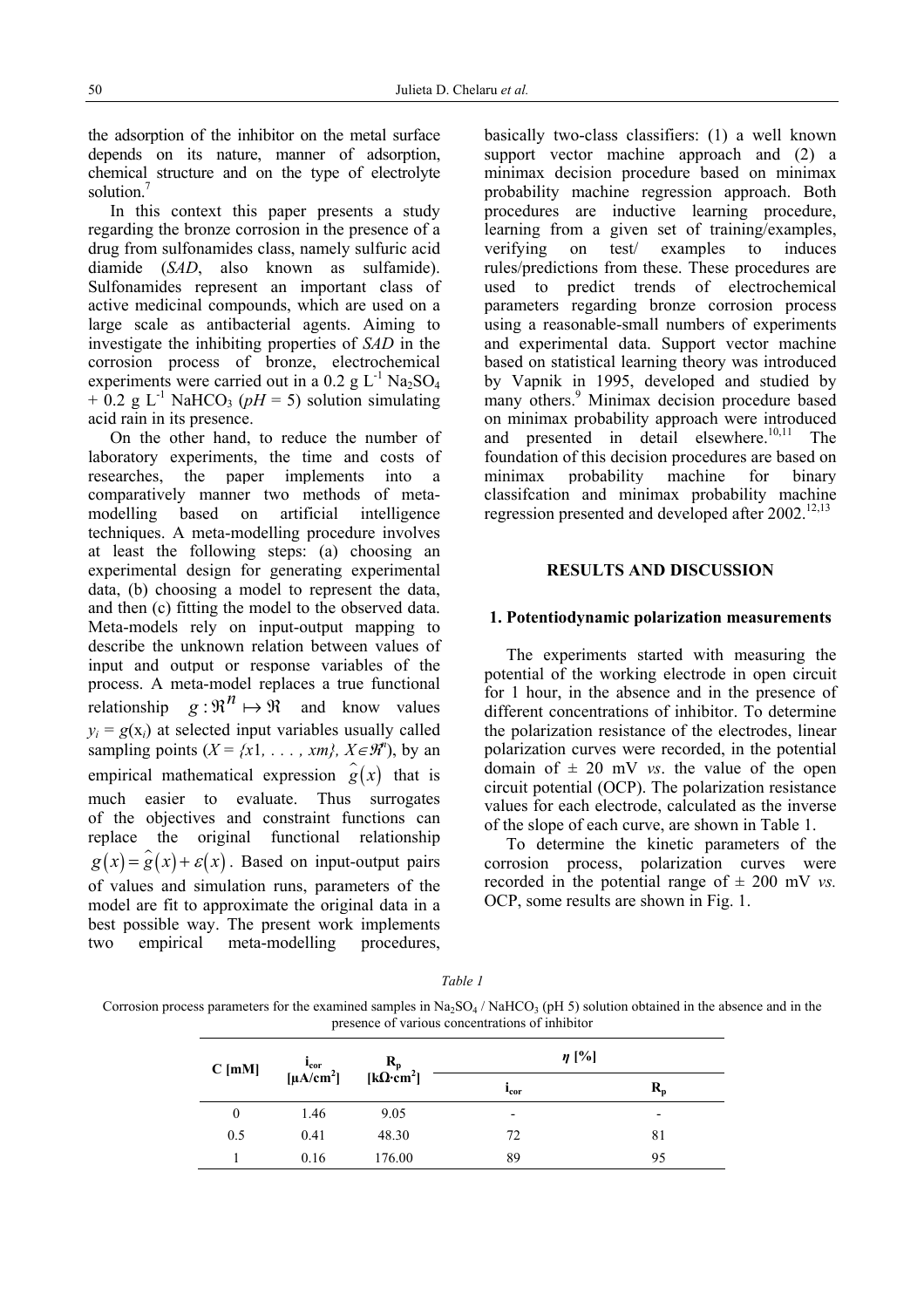|     |      |       |    | Table 1 (continued) |
|-----|------|-------|----|---------------------|
| 1.5 | 0.27 | 40.49 | 81 | 78                  |
| 2   | 0.39 | 44.85 | 73 | 80                  |
| 3   | 0.48 | 41.36 | 67 | 78                  |
| 4   | 0.46 | 50.68 | 62 | 82                  |
| 5   | 0.39 | 41.29 | 73 | 78                  |



Fig. 1 – The polarization curves ( $\pm 200$  mV *vs.* OCP) for the studied electrodes immersed in 0.2 g L<sup>-1</sup> Na<sub>2</sub>SO<sub>4</sub> + 0.2 g L<sup>-1</sup> NaHCO<sub>3</sub> (pH 5) at different concentrations of *SAD*.

As shown in Table 1, the sulfuric diamide exerts a protective effect against bronze corrosion at all investigated concentrations. The best results were noticed at 1 mM *SAD*, this is suggested by the high value of the polarization resistance  $(R_p=176.00)$ [ $k\Omega$ cm<sup>2</sup>]) and the low value of the corrosion current density ( $i_{\text{corr}}$ = 0.16 [ $\mu$ A cm<sup>-2</sup>]). It can be assumed that the beneficial action of the organic compound is due to S and N heteroatoms from its molecules determining its adsorption on the bronze surface. Based on the corrosion current density the protection conferred by inhibitor at all concentrations used was determined according to the relation:

 $[\%] = \frac{c_{corr} - c_{corr}}{0} x100$ 0 *x i*  $i_{corr}^0 - i$ *corr*  $\eta[\%] = \frac{i_{corr}^0 - i_{corr}}{0} x 100$  (1), where  $i_{corr}^0$  and  $i_{corr}$ 

are the values of the corrosion current densities in absence and in presence of the inhibitor at different concentrations, respectively. The results are presented in Table 1 and confirm that the highest efficiency was reached in the case of 1mM *SAD*.

In order to validate these findings many sets of polarization curves in the presence of different inhibitor concentrations were recorded. All these electrochemical corrosion measurements were

included in the database necessary to the meta modelling methods mentioned before.

#### **2. SEM-EDX analysis**

In order to establish if the *SAD* is adsorbed on bronze, the surface morphology and the composition of the corrosion products covering the electrode was examined by SEM and EDX. Fig. 2 presents the bronze surface morphology after 72 h of immersion in the corrosion solution in the absence and in the presence of 1mM (*SAD*). As expected, in the absence of the inhibitor, the bronze surface appears to be completely covered with a layer of corrosion products. It can be observed that in the presence of *SAD* the layer of corrosion products is less continuous and thinner than in its absence, presenting small regions of uncovered bronze substrate. On the other hand, the EDX analysis on the bronze surface indicated the presence of S in a larger quantity when 1 mM *SAD* was used (6.01 %) as in the absence of inhibitor S (0.71 %). These results can be explained by the adsorption of the inhibitor on the bronze surface.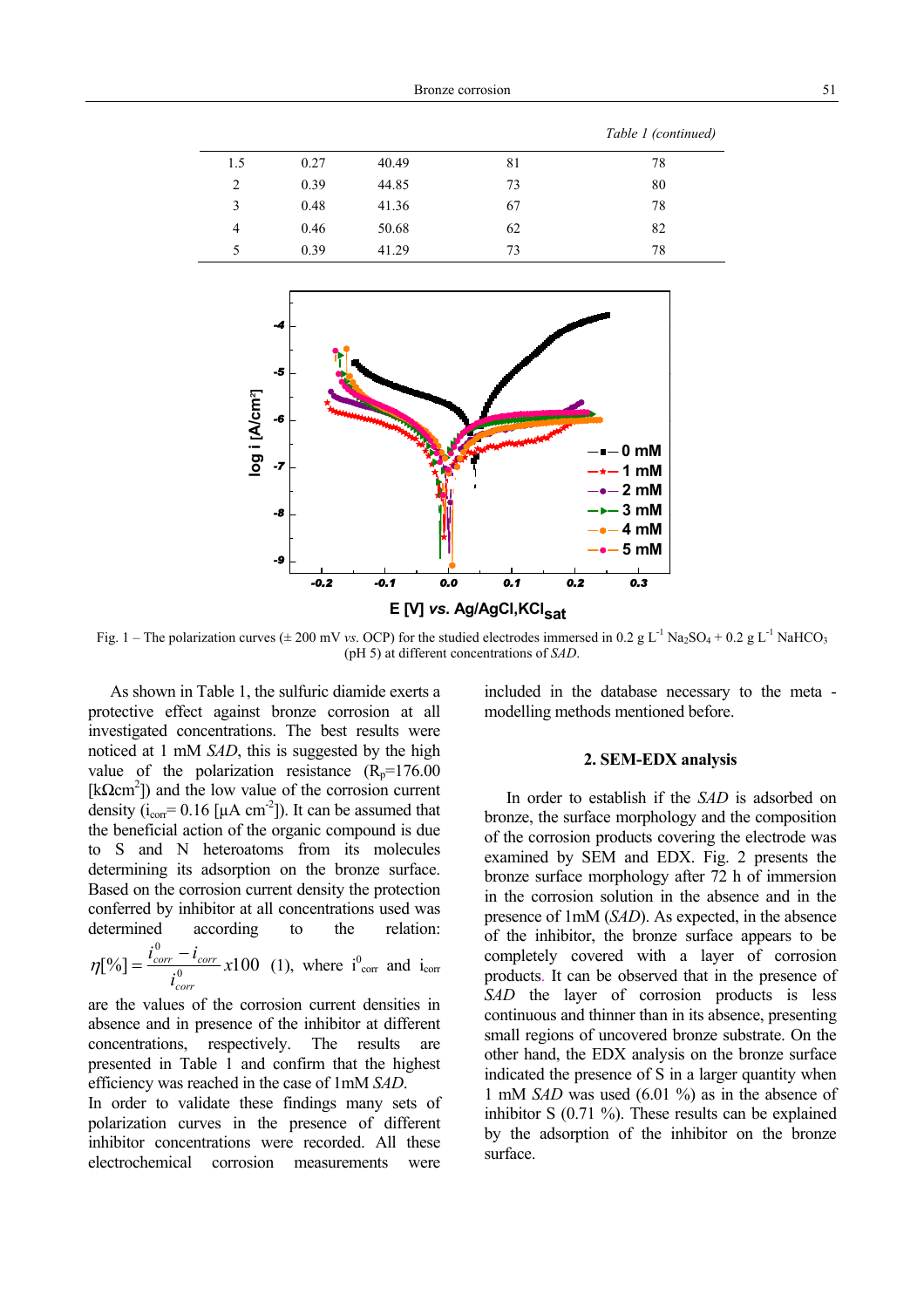

Fig.  $2 - SEM / EDX$  of bronze surface after 72 h immersion in 0.2 g L<sup>-1</sup> Na<sub>2</sub>SO<sub>4</sub> + 0.2 g L<sup>-1</sup> NaHCO<sub>3</sub> (pH 5) in the absence (a); and in the presence 1mM *SAD* (b).

#### **3. Adsorption isotherm**

The polarization resistance values determined from linear polarization curves  $(R_p=1/slope)$ , recorded in the potential domain of  $\pm$  20 mV *vs*. the value of the *OCP*, were used to calculated the degree of surface coverage (θ) with inhibitor molecules and the inhibition efficiency (η), according to the following equations:

*p p p R*  $heta = \frac{R_p - R_p^0}{R}$  (2);  $\eta$  [%] =  $\theta$  x 100 (3); where R<sub>p</sub>

and  $R_p^0$  are the polarization resistances in electrolytes with and without inhibitor at different concentrations, respectively. The results are shown in Table 1. From Fig. 3 it can be seen that the plot of  $\frac{c}{\theta}$ *C* versus *C* results in a straight line with nearly unit slope (1.14), confirming that the adsorption of *SAD* on bronze obeys Langmuir isotherm:  $\frac{C}{c} = \frac{1}{T} + C$ *K*  $\frac{C}{c} = \frac{1}{\pi} +$  $\frac{\partial}{\partial \theta} = \frac{1}{K} + C$  (4) where K is the adsorption equilibrium constant and C is the inhibitor concentration. Based on K value deduced from the Langmuir adsorption isotherm the standard free energy of adsorption  $\Delta G_{ads}^{0}$ was calculated with following equation:

 $\Delta G_{ads}^{0}$  = -RT·ln(55.5K) (5), where 55.5 represents the molar concentration of water in solution (mol  $L^{-3}$ ), R is the gas constant and T is the thermodynamic temperature. In this way, for  $K = 1.21 \cdot 10^4$   $[M^{-1}]$  was obtained  $\Delta G_{ads}^0$  = -14.24[kJ mol<sup>-1</sup>]. The negative value of  $\Delta G_{ads}^{0}$  indicate spontaneous adsorption of the inhibitor molecule on the bronze surface.<sup>14</sup>

## **4. Implementation of the meta-modelling procedures**

Because both implemented procedures are inductive learning procedure, to ensure a good distribution of the data and stability the simulations was based on data randomly divided into a number of distinct learning and testing subsets. There are no uniquely agreed approaches to choose the suitable dimension of learn and test subsets, but is commonly agreed that the training data must be sufficiently large compared with the number of features (variables). In every random cycle of simulation, a random percentage of the database (10–30%) is set aside and used in testing step (trial and errors). The procedures were conducted in a crude manner, without outliers' detection and no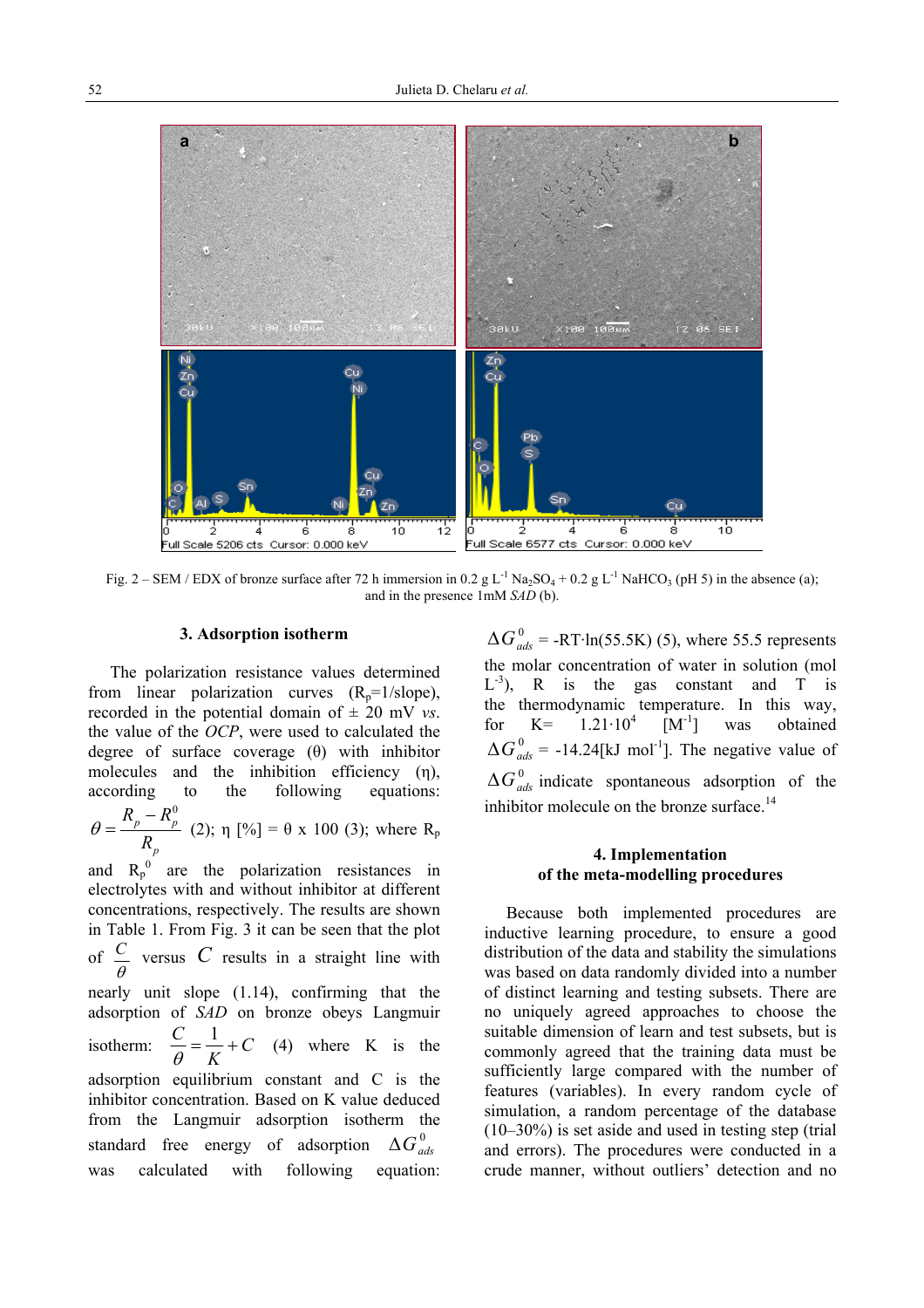features reduction or selection. The implementation of support vector machines is based on free version of *LS - SVMlab* version 1.5. The implementation of minimax decision procedure was developed as a user-friendly computer application also in *MATLAB* software environment. The main goal of implementations is to establish the most suited inhibitor concentration to achieve the best protection against corrosion. This objective is highlighted by the highest values

of  $R_p$ . Prediction of  $R_p$  was modelled as a function of 5 input variables: the C, i<sub>corr</sub>, E<sub>corr</sub>,  $\beta_c$ ,  $\beta_a$ , and R<sub>p</sub>. The database with 40 sample sets of electrochemical measured parameters-input parameters was derived from the polarization curves at different values of inhibitor concentration (Table 2). Symbolic function of prediction for polarization resistance  $R_p$  was represented as,  $R_p$  = *f*(*C*, *Ecorr*, β*c*, β*a*, *icorr*).



Fig. 3 – Langmuir isotherm for adsorption of *SAD* on bronze surface.

*Table 2*

| Statistical parameters of extended database of electrochemical measurements |  |
|-----------------------------------------------------------------------------|--|
|-----------------------------------------------------------------------------|--|

| <b>Parameters</b>  | [mM]       | $E_{corr}$<br>[mV]  | $[mV dec-1]$        | Pa<br>$[mV dec-1]$  | <b>Lcorr</b><br>[ $\mu$ A cm <sup>-2</sup> ] | [kΩ*cm <sup>2</sup> ] |
|--------------------|------------|---------------------|---------------------|---------------------|----------------------------------------------|-----------------------|
| Range              | $0 \div 5$ | $-158.11 \div 41.8$ | $74.63 \div 358.04$ | $83.59 \div 406.10$ | $0.10 \div 1.48$                             | $7.29 \div 205.77$    |
| Mean value         | . 715      | $-16.487$           | 169.16              | 205.54              | 0.547                                        | 64.842                |
| Standard deviation | .767       | 60.509              | 70.062              | 89.141              | 0.446                                        | 50.102                |

| , | abi |  |
|---|-----|--|
|   |     |  |

Partial results and some conditions of simulations for the best meta-model

|                                                                                                                                 | <b>Minimax decision procedure</b> | <b>Support vector machines</b><br>(LS-SVMlab version 1.5) |  |  |  |
|---------------------------------------------------------------------------------------------------------------------------------|-----------------------------------|-----------------------------------------------------------|--|--|--|
| Range of relative errors on all test data subsets                                                                               | $-3.868 \div 12.281$ [%]          | $-22.106 \div 64.283$ [%]                                 |  |  |  |
| Range of relative errors on the best data test   -4.667 ÷ 3.99 *10 <sup>-11</sup> [%] based on Fig. 7a<br>subset                |                                   | $-4.838 \div 32.523$ [%] based on Fig. 7b                 |  |  |  |
| Kernel functions<br>$K(\mathbf{x}_i, \mathbf{x}_j) = exp\left(-\left\ \mathbf{x}_i - \mathbf{x}_j\right\ ^2 / 2\sigma^2\right)$ |                                   |                                                           |  |  |  |
| Possible domain of polarisation resistance $Rp \geq 1$<br>200 $k\Omega$ *cm <sup>2</sup>                                        | $200 \div 240$                    | $200 \div 245$                                            |  |  |  |
| Possible domain of inhibitor concentration<br>$C$ [mM]                                                                          | $0.85 \div 1.15$                  | $0.85 \div 1.15$                                          |  |  |  |

Possible domain of variation validate and extend experimental conclusions ensuring also reasonable consumption and costeffectively performance of protection at corrosion.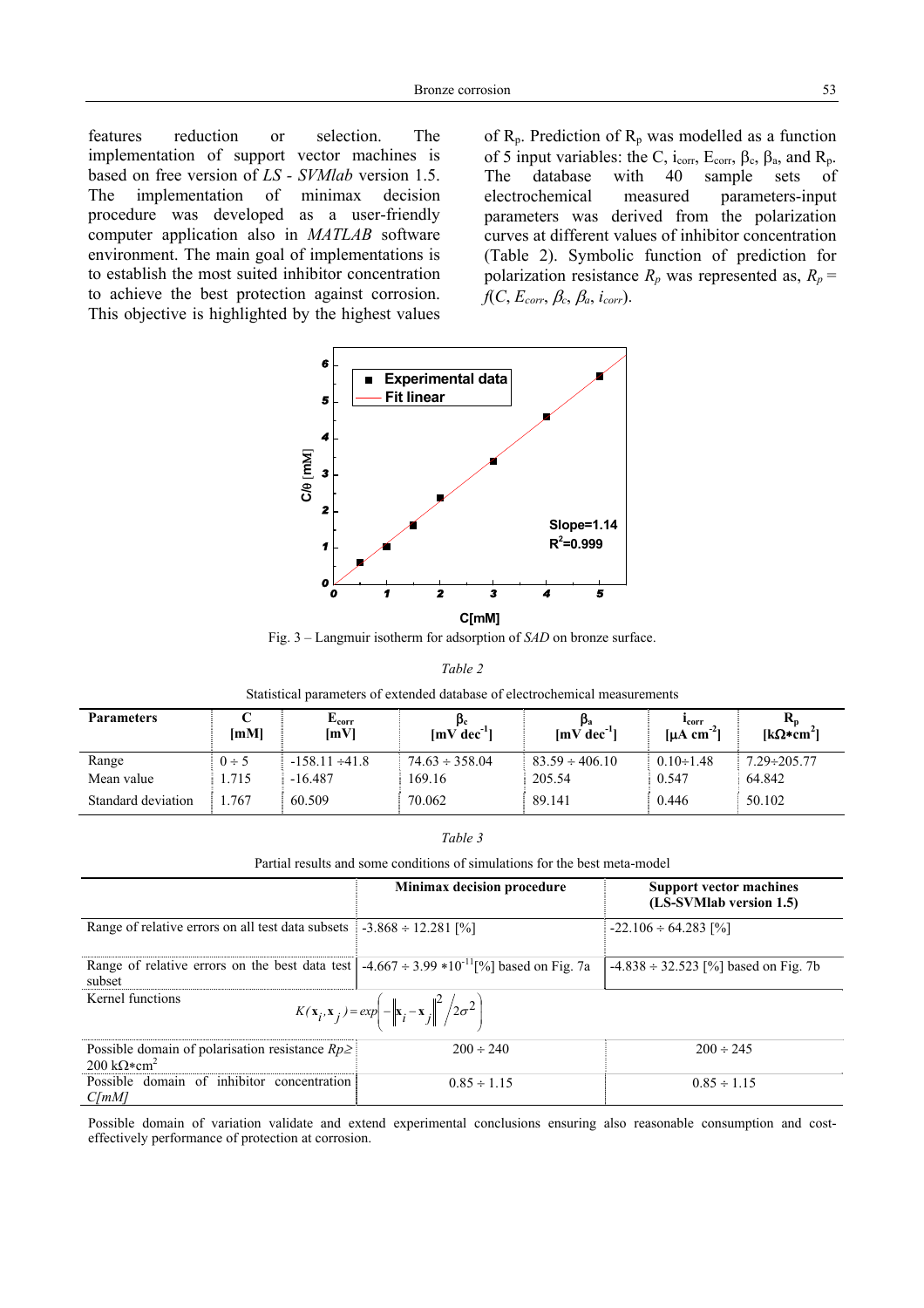To be comparable, both procedures are forced to work in multiple cyclic steps on identical data sets. The error will be estimated by testing rather than by calculation. The performance of procedures was investigated based on the following criteria: (i) simple equivalent linear regression between the predicted and the corresponding targets:  $Y_{predicted} = a \cdot Y_{test} + b$ (6); where *Y* represents predicted or test values and *a* and *b* the slope and intercept of the equivalent linear regression model, respectively. Theoretically better predictions, means *b* index close to zero value and *a* index close to unity. (ii) relative error between the predicted and the corresponding test targets:  $\sqrt{17}$ 

$$
RE = \begin{pmatrix} Y_{predicted} - Y_{test} \\ Y_{predicted} \end{pmatrix} \times 100 [ \% ] \quad (7).
$$

Main conditions of simulations and partial results are done in Table 3. Performing the predictions in both procedures a kernel type as an exponential radial basis function with standard width kernel  $(\sigma)$  tuned using 10 - fold cross validation (Table 3) was proved to work well. The model that performs the best on predictions over cyclic simulations, according (eqs.6 - 7), was defined as the surrogate model. This best surrogate model in both procedures will be used to assess new predictions. Numerical applications addressed the following main tasks: (1) predictions of  $R_p$  as a control parameter for the effective protection at corrosion at different C and (2) assessments of a possible domain of  $R_p$  as a function of  $C$  and  $i_{corr}$ . The performance of both implemented procedures is closed (Fig. 6 and Table 3). Regarding simple equivalent linear regression between the predicted and the corresponding  $R_p$  (eq. 6, Table 3 and Fig. 4) the differences are minors. Some important differences are revealed concerning relative error between the predicted and the corresponding test targets (eq. 7, Table 3 and Fig. 5). The results of minimax decision procedure are a little better than those obtained by implementation of support vector machines.



Fig. 4 – Linear dependencies in the best models between predicted and experimental values for Rp: minimax decision procedure (a), support vector machines (b).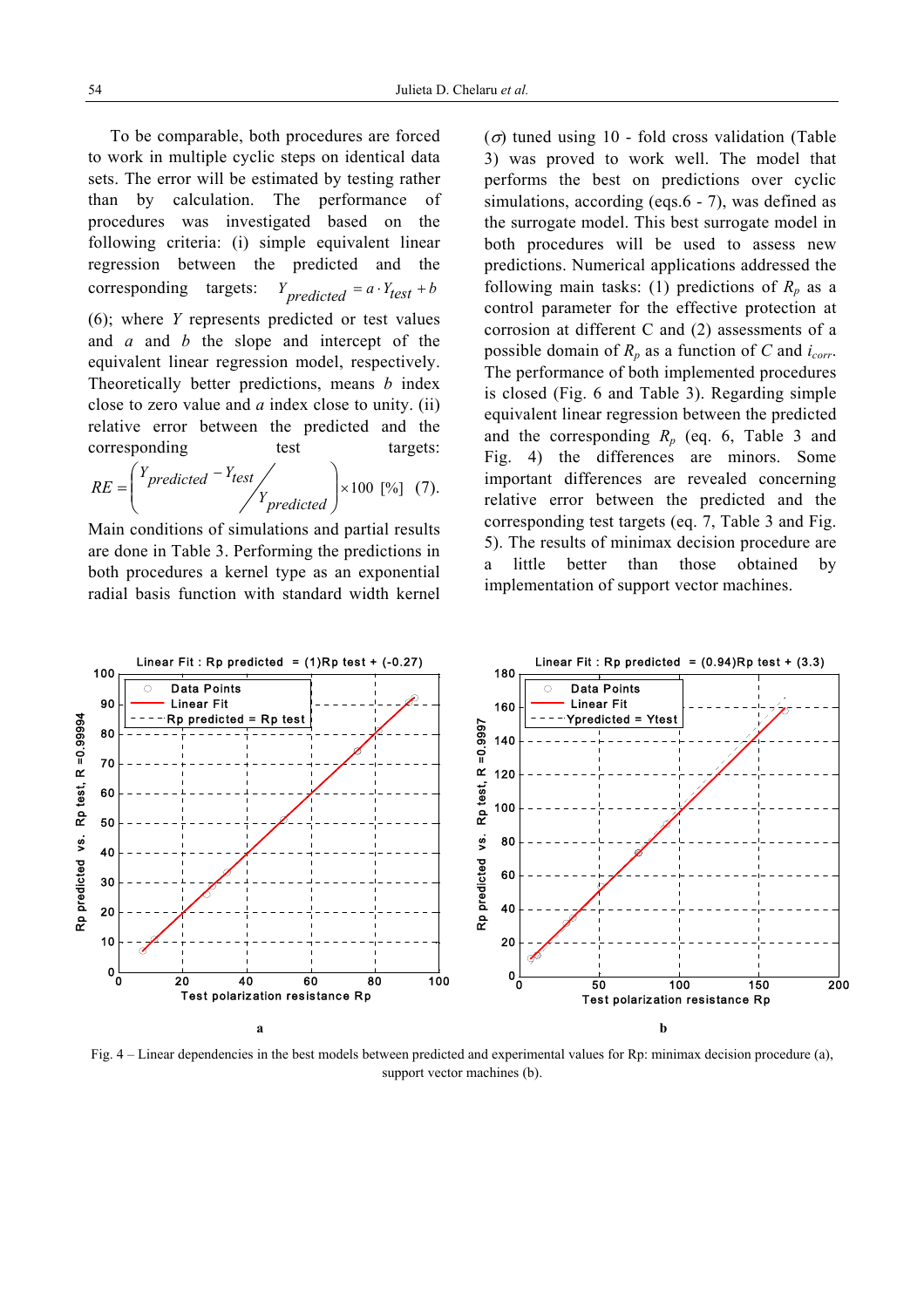

Fig. 5 – Relative errors in the best models between predicted and measured Rp: minimax decision procedure (a); support vector machines (b).



Fig. 6 – Predicted quantitatively interactions between predicted *Rp*, *C* and *icorr* in the best models: for minimax decision procedure (a), for support vector machines (b).

Good correlation between numerical simulations and experimental values related to  $R_p$ reveal the capacity of these meta-modelling procedures. According with this good correlation we extend the predictions as correlated variation of the  $R_p$  with  $C$  and  $i_{corr}$ . From these predictions (Fig. 6), one can see much better the influence of these parameters on the effective protection at corrosion. Instead a point value for *C* implicitly a single experimental value of  $R_p$ , results a domain with more possible values for *C* which can assure a good protection at corrosion. This domains was

stated by values greater than 176  $[k\Omega cm^2]$  obtained from unique experimental measurements around *C*  = 1 mM (Table 1). The results related to the highest values of  $R_p$  confirm the best protection at corrosion previously established into a singular experiment. The accurate results offer a potential domain of values for the C (Table 3). Based on these extended experimental conclusions it is possible to reduce the number of detailed laboratory experiments. This fact can ensure reasonable consumptions of C, relative small number of laboratory experiments and generally a